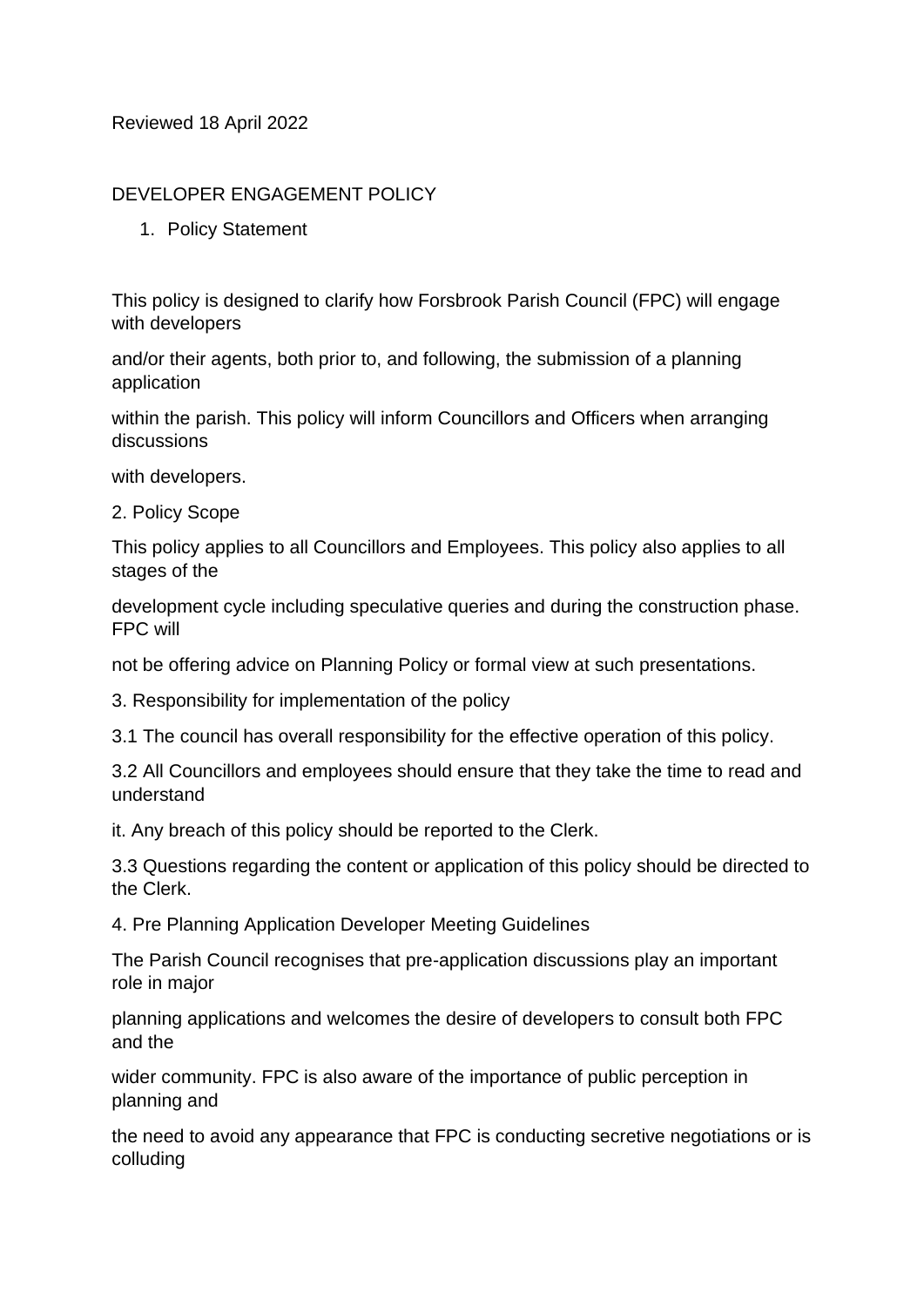with developers. It is important therefore that such pre-application discussions are

undertaken appropriately and transparently.

FPC will, where possible, accommodate requests from developers to present their preapplication proposals at a Council or other arranged meeting prior to public consultation on

the following three conditions:

Individual Councillors may be approached by developers for informal discussion and this is to

be approached with caution and, in all instances, notified to the Clerk. Councillors must make

it clear they are not representing FPC at any time except in the appropriate meeting, unless

expressly authorised to do so.

4.1 Pre-application planning discussions, communications and any comment given by the Parish

Council will not bind the Parish Council to making a particular decision and any views

expressed will be without prejudice and on the basis of the information available at that time.

4.2 Where possible, meetings will normally be before a meeting of the full Council

, and as a preference be open to the public. A record of

meetings with developers on site and/or outside of a meeting of FPC will be made and

reported to the next Council meeting. Should developers not wish to attend a meeting open

to the public, a closed meeting may be arranged.

4.3 Developers will be sent a copy and asked to acknowledge receipt and their understanding of

this Policy.

5. Post submission of a Planning Application

Following the submission of an application, any discussions with developers should be held as

open sessions during, or prior to, a parish council or committee meeting.

6. Construction Phase